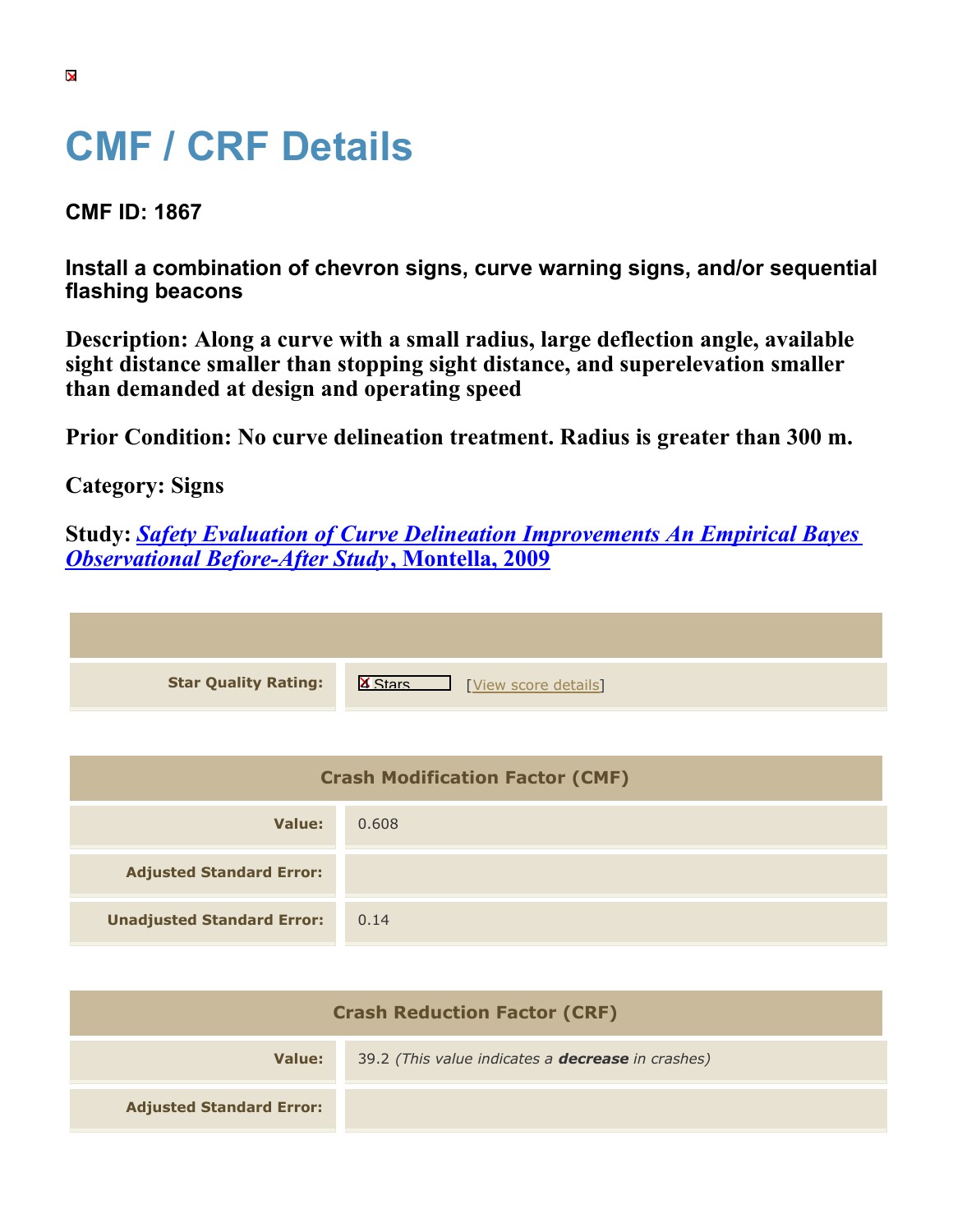| <b>Applicability</b>       |                                                                      |
|----------------------------|----------------------------------------------------------------------|
| <b>Crash Type:</b>         | All                                                                  |
| <b>Crash Severity:</b>     | K (fatal), A (serious injury), B (minor injury), C (possible injury) |
| <b>Roadway Types:</b>      | Principal Arterial Other Freeways and Expressways                    |
| <b>Number of Lanes:</b>    | $\overline{4}$                                                       |
| <b>Road Division Type:</b> |                                                                      |
| <b>Speed Limit:</b>        |                                                                      |
| <b>Area Type:</b>          | Not specified                                                        |
| <b>Traffic Volume:</b>     | 7400 to 13975 Annual Average Daily Traffic (AADT)                    |
| <b>Time of Day:</b>        | All                                                                  |

## *If countermeasure is intersection-based*

| <b>Intersection Type:</b>         |  |
|-----------------------------------|--|
| <b>Intersection Geometry:</b>     |  |
| <b>Traffic Control:</b>           |  |
| <b>Major Road Traffic Volume:</b> |  |
| <b>Minor Road Traffic Volume:</b> |  |

| <b>Development Details</b>      |                                    |
|---------------------------------|------------------------------------|
| <b>Date Range of Data Used:</b> | 2001 to 2005                       |
| <b>Municipality:</b>            | Trans European Road Network, Italy |
| State:                          |                                    |